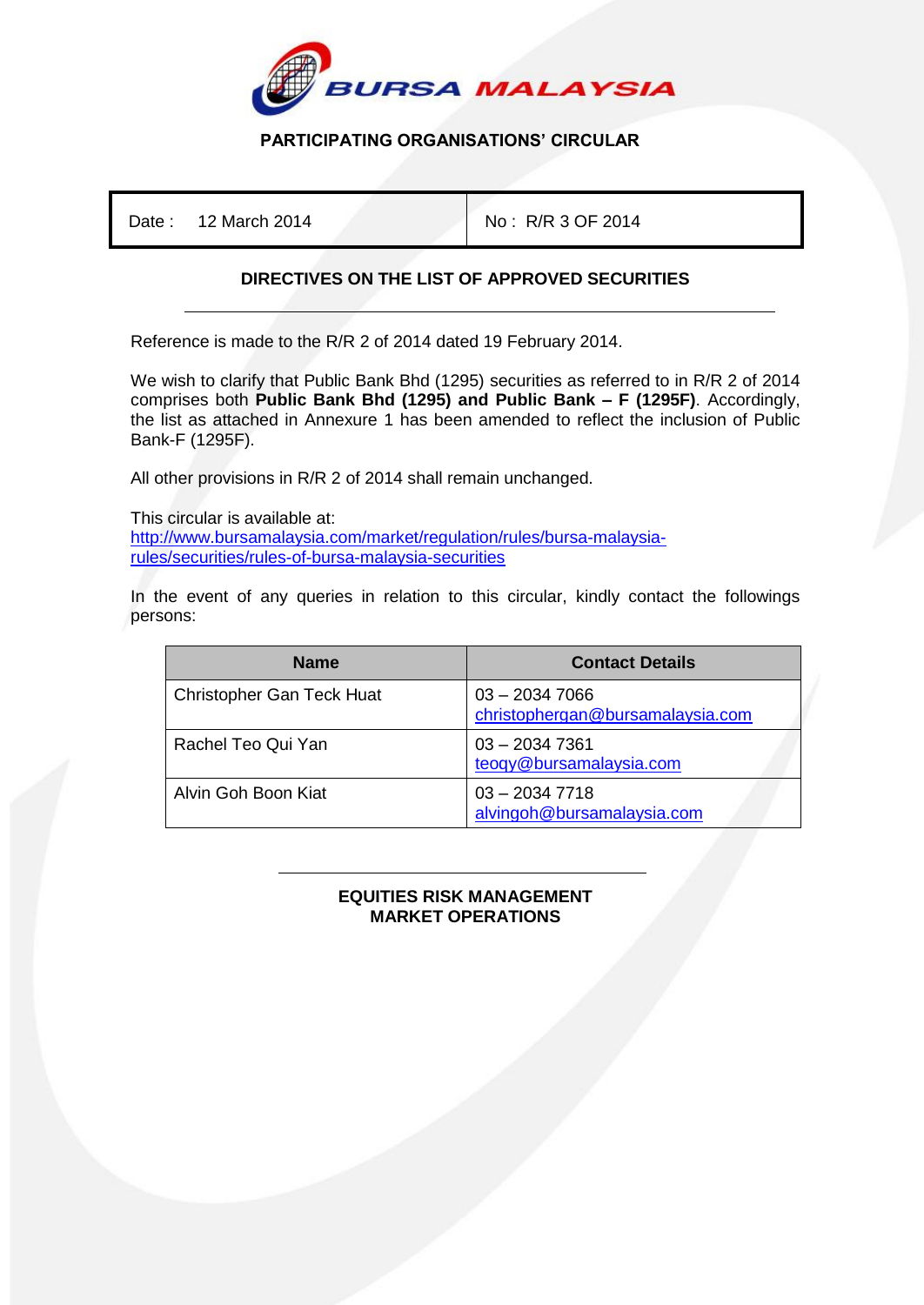| Annexure |  |
|----------|--|
|----------|--|

| <b>RSS APPROVED SECURITIES</b> |                   |                                        |
|--------------------------------|-------------------|----------------------------------------|
| <b>No</b>                      | <b>STOCK CODE</b> | <b>STOCK LONG NAME</b>                 |
| 1                              | 6599              | AEON CO. (M) BHD                       |
| $\overline{2}$                 | 5139              | AEON CREDIT SERVICE (M) BHD            |
| 3                              | 5185              | AFFIN HOLDINGS BHD                     |
| 4                              | 5099              | AIRASIA BHD                            |
| 5                              | 5115              | ALAM MARITIM RESOURCES BHD             |
| 6                              | 5116              | AL-AQAR HEALTHCARE REIT                |
| $\overline{7}$                 | 2488              | ALLIANCE FINANCIAL GROUP BHD           |
| 8                              | 5127              | AMANAHRAYA REITS                       |
| 9                              | 5120              | <b>AMFIRST REITS</b>                   |
| 10                             | 1015              | AMMB HOLDINGS BHD                      |
| 11                             | 6556              | ANN JOO RESOURCES BHD                  |
| 12                             | 5015              | APM AUTOMOTIVE HOLDINGS BHD            |
| 13                             | 6399              | ASTRO MALAYSIA HOLDINGS BERHAD         |
| 14                             | 6888              | AXIATA GROUP BERHAD                    |
| 15                             | 5106              | <b>AXIS REITS</b>                      |
| 16                             | 5190              | <b>BENALEC HOLDINGS BERHAD</b>         |
| 17                             | 3239              | BERJAYA ASSETS BERHAD                  |
| 18                             | 3395              | BERJAYA CORPORATION BHD                |
| 19                             | 4219              | BERJAYA LAND BHD                       |
| 20                             | 1562              | BERJAYA SPORTS TOTO BHD                |
| 21                             | 5258              | <b>BIMB HOLDINGS BHD</b>               |
| 22                             | 0168              | <b>BOILERMECH HOLDINGS BHD</b>         |
| 23                             | 9288              | <b>BONIA CORPORATION BHD</b>           |
| 24                             | 8133              | <b>BOUSTEAD HEAVY INDUSTRIES CORP</b>  |
| 25                             | 2771              | <b>BOUSTEAD HOLDINGS BHD</b>           |
| 26                             | 4162              | BRITISH AMERICAN TOBACCO (M)           |
| 27                             | 5210              | <b>BUMI ARMADA BERHAD</b>              |
| 28                             | 1818              | BURSA MALAYSIA BHD                     |
| 29                             | 2852              | CAHYA MATA SARAWAK BHD                 |
| 30                             | 5180              | CAPITAMALLS MALAYSIA TRUST             |
| 31                             | 2836              | CARLSBERG BREWERY MALAYSIA BHD         |
| 32                             | 7076              | CB INDUSTRIAL PRODUCT HOLDING          |
| 33                             | 1023              | CIMB GROUP HOLDINGS BERHAD             |
| 34                             | 5071              | COASTAL CONTRACTS BHD                  |
| 35                             | 6718              | CRESCENDO CORPORATION BHD              |
| 36                             | 5355              | DAIMAN DEVELOPMENT BHD                 |
| 37                             | 5216              | DATASONIC GROUP BERHAD                 |
| 38                             | 5141              | DAYANG ENTERPRISE HOLDINGS BHD         |
| 39<br>40                       | 5132              | <b>DELEUM BHD</b>                      |
| 41                             | 7277<br>6947      | DIALOG GROUP BHD<br>DIGI.COM BHD       |
| 42                             | 1619              | DRB-HICOM BHD                          |
| 43                             | 3417              | EASTERN & ORIENTAL BHD                 |
| 44                             | 8206              | ECO WORLD DEVELOPMENT GROUP BERHAD     |
| 45                             | 8877              | <b>EKOVEST BHD</b>                     |
| 46                             | 5205              | EVERSENDAI CORPORATION BERHAD          |
| 47                             | 7229              | <b>FAVELLE FAVCO BHD</b>               |
| 48                             | 5222              | FELDA GLOBAL VENTURES HLDG BHD         |
| 49                             | 3689              | <b>FRASER &amp; NEAVE HOLDINGS BHD</b> |
| 50                             | 5398              | GAMUDA BHD                             |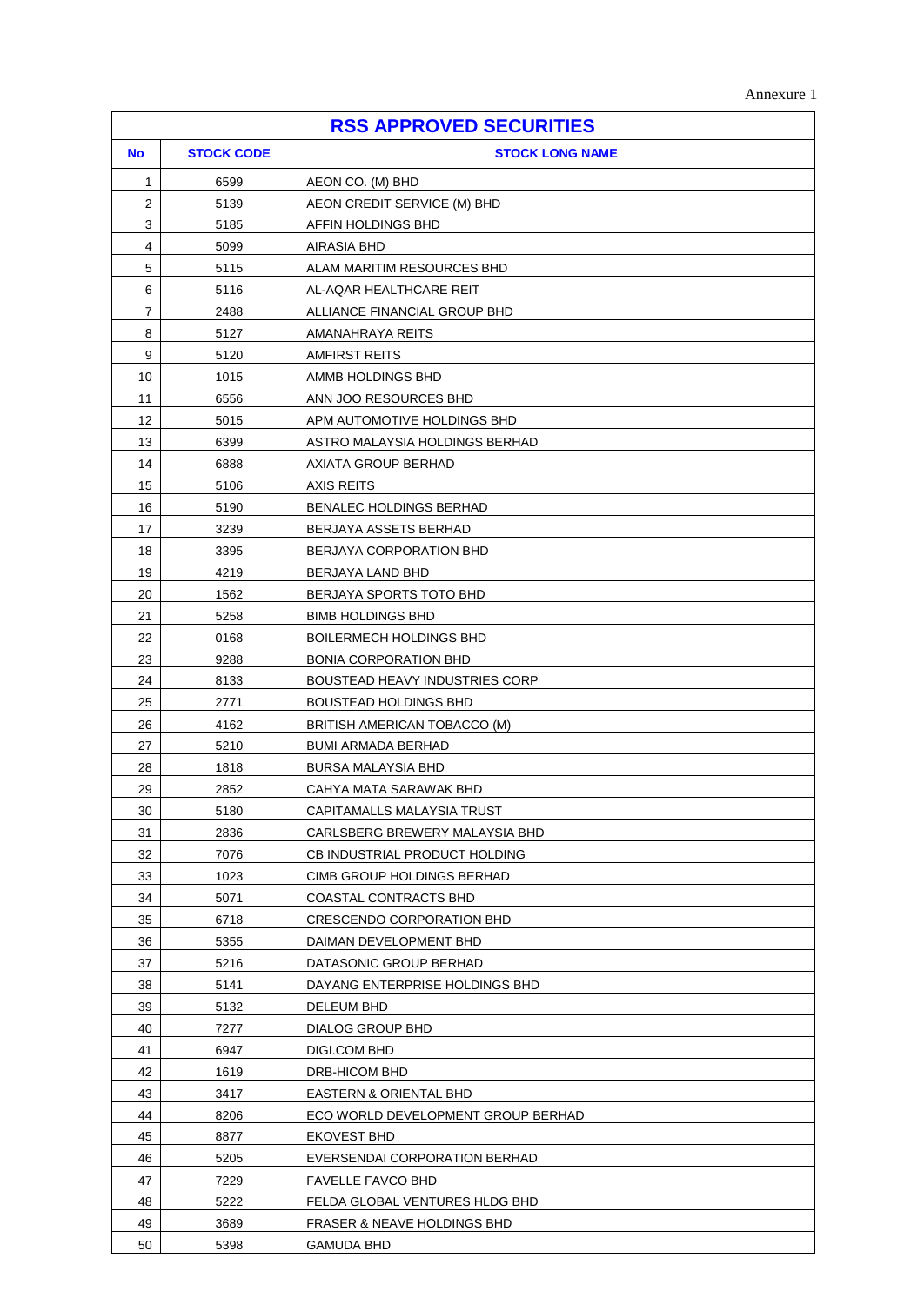ï

| <b>RSS APPROVED SECURITIES</b> |                   |                                   |  |
|--------------------------------|-------------------|-----------------------------------|--|
| <b>No</b>                      | <b>STOCK CODE</b> | <b>STOCK LONG NAME</b>            |  |
| 51                             | 5209              | <b>GAS MALAYSIA BERHAD</b>        |  |
| 52                             | 0078              | <b>GD EXPRESS CARRIER BHD</b>     |  |
| 53                             | 3182              | <b>GENTING BHD</b>                |  |
| 54                             | 4715              | <b>GENTING MALAYSIA BERHAD</b>    |  |
| 55                             | 2291              | <b>GENTING PLANTATIONS BERHAD</b> |  |
| 56                             | 7022              | GLOBETRONICS TECHNOLOGY BHD       |  |
| 57                             | 5020              | <b>GLOMAC BHD</b>                 |  |
| 58                             | 5606              | <b>GOLDIS BHD</b>                 |  |
| 59                             | 5102              | <b>GUAN CHONG BHD</b>             |  |
| 60                             | 3255              | <b>GUINNESS ANCHOR BHD</b>        |  |
| 61                             | 1503              | GUOCOLAND (MALAYSIA) BHD          |  |
| 62                             | 7668              | HAI-O ENTERPRISE BHD              |  |
| 63                             | 3034              | HAP SENG CONSOLIDATED BHD         |  |
| 64                             | 5138              | HAP SENG PLANTATIONS HOLDINGS     |  |
| 65                             | 5168              | HARTALEGA HOLDINGS BHD            |  |
| 66                             | 5121              | <b>HEKTAR REITS</b>               |  |
| 67                             | 6238              | <b>HOCK SENG LEE BHD</b>          |  |
| 68                             | 5819              | <b>HONG LEONG BANK BHD</b>        |  |
| 69                             | 1082              | HONG LEONG FINANCIAL GROUP BHD    |  |
| 70                             | 3301              | HONG LEONG INDUSTRIES BHD         |  |
| 71                             | 5062              | <b>HUA YANG BHD</b>               |  |
| 72                             | 5018              | HUNZA PROPERTIES BHD              |  |
| 73                             | 6688              | HWANG-DBS (M) BHD                 |  |
| 74                             | 1597              | <b>IGB CORPORATION BHD</b>        |  |
| 75                             | 5227              | IGB REAL ESTATE INV TRUST         |  |
| 76                             | 5225              | IHH HEALTHCARE BERHAD             |  |
| 77                             | 3336              | IJM CORPORATION BHD               |  |
| 78                             | 5215              | IJM LAND BERHAD                   |  |
| 79                             | 2216              | <b>IJM PLANTATIONS BHD</b>        |  |
| 80                             | 0166              | INARI AMERTRON BERHAD             |  |
| 81                             | 3379              | <b>INSAS BHD</b>                  |  |
| 82                             | 9555              | <b>INTEGRAX BHD</b>               |  |
| 83                             | 1961              | <b>IOI CORPORATION BHD</b>        |  |
| 84                             | 4383              | JAYA TIASA HOLDINGS BHD           |  |
| 85                             | 5161              | JCY INTERNATIONAL BERHAD          |  |
| 86                             | 0058              | JOBSTREET CORPORATION BHD         |  |
| 87                             | 3476              | KECK SENG (M) BHD                 |  |
| 88                             | 3522              | KIAN JOO CAN FACTORY BHD          |  |
| 89                             | 5027              | KIM LOONG RESOURCES BHD           |  |
| 90                             | 9466              | <b>KKB ENGINEERING BHD</b>        |  |
| 91                             | 7164              | KNM GROUP BHD                     |  |
| 92                             | 7153              | KOSSAN RUBBER INDUSTRIES BHD      |  |
| 93                             | 5878              | KPJ HEALTHCARE BHD                |  |
| 94                             | 1996              | KRETAM HOLDINGS BHD               |  |
| 95                             | 5038              | KSL HOLDINGS BHD                  |  |
| 96                             | 2445              | KUALA LUMPUR KEPONG BHD           |  |
| 97                             | 2003              | KULIM (M) BHD                     |  |
| 98                             | 3565              | KUMPULAN EUROPLUS BHD             |  |
| 99                             | 6491              | KUMPULAN FIMA BHD                 |  |
| 100                            | 5843              | KUMPULAN PERANGSANG SELANGOR      |  |

 $\mathbf{r}$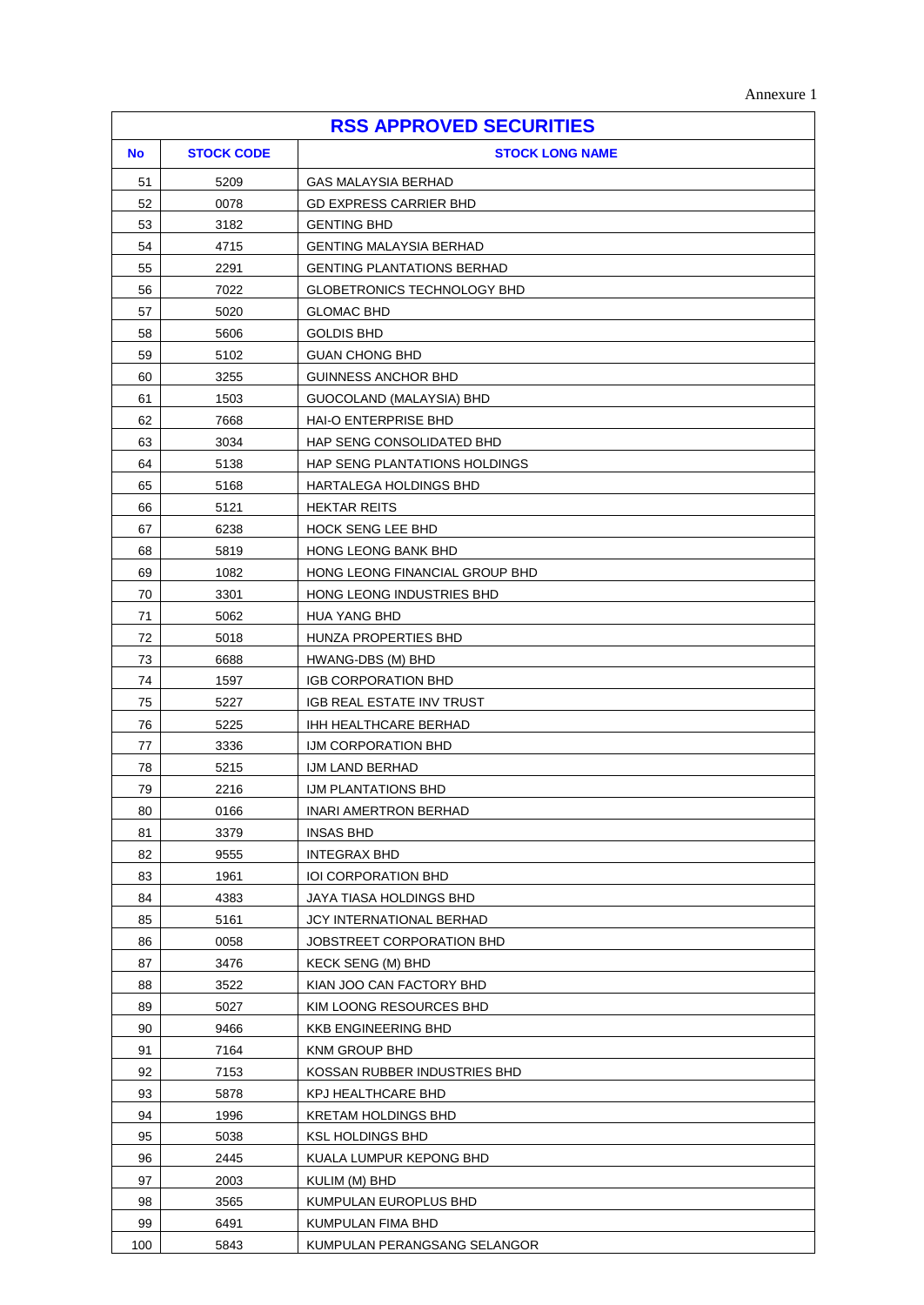| <b>RSS APPROVED SECURITIES</b> |                   |                                     |  |
|--------------------------------|-------------------|-------------------------------------|--|
| <b>No</b>                      | <b>STOCK CODE</b> | <b>STOCK LONG NAME</b>              |  |
| 101                            | 3794              | LAFARGE MALAYSIA BERHAD             |  |
| 102                            | 1643              | LANDMARKS BHD                       |  |
| 103                            | 5789              | LBS BINA GROUP BHD                  |  |
| 104                            | 6645              | LINGKARAN TRANS KOTA HOLDINGS       |  |
| 105                            | 4235              | LION INDUSTRIES CORPORATION         |  |
| 106                            | 3859              | <b>MAGNUM BERHAD</b>                |  |
| 107                            | 8583              | <b>MAH SING GROUP BHD</b>           |  |
| 108                            | 1155              | <b>MALAYAN BANKING BHD</b>          |  |
| 109                            | 3662              | MALAYAN FLOUR MILLS BHD             |  |
| 110                            | 3891              | MALAYAN UNITED INDUSTRIES BHD       |  |
| 111                            | 5014              | MALAYSIA AIRPORTS HOLDINGS BHD      |  |
| 112                            | 1171              | MALAYSIA BUILDING SOCIETY BHD       |  |
| 113                            | 5186              | MALAYSIA MARINE AND HEAVY ENG       |  |
| 114                            | 3786              | <b>MALAYSIAN AIRLINE SYSTEM BHD</b> |  |
| 115                            | 5077              | MALAYSIAN BULK CARRIERS BHD         |  |
| 116                            | 3867              | <b>MALAYSIAN PACIFIC INDUSTRIES</b> |  |
| 117                            | 1651              | <b>MALAYSIAN RESOURCES CORP</b>     |  |
| 118                            | 5236              | MATRIX CONCEPTS HOLDINGS BHD        |  |
| 119                            | 6012              | <b>MAXIS BERHAD</b>                 |  |
| 120                            | 5983              | <b>MBM RESOURCES BHD</b>            |  |
| 121                            | 5090              | MEDIA CHINESE INTERNATIONAL LT      |  |
| 122                            | 4502              | MEDIA PRIMA BHD                     |  |
| 123                            | 3816              | MISC BHD                            |  |
| 124                            | 6114              | MKH BERHAD                          |  |
| 125                            | 2194              | MMC CORPORATION BHD                 |  |
| 126                            | 6459              | MNRB HOLDINGS BHD                   |  |
| 127                            | 5237              | MPHB CAPITAL BERHAD                 |  |
| 128                            | 5202              | MSM MALAYSIA HOLDINGS BERHAD        |  |
| 129                            | 5085              | MUDAJAYA GROUP BHD                  |  |
| 130                            | 5703              | MUHIBBAH ENGINEERING (M) BHD        |  |
| 131                            | 3905              | MULPHA INTERNATIONAL BHD            |  |
| 132                            | 0138              | MY E.G. SERVICES BHD                |  |
| 133                            | 5073              | NAIM HOLDINGS BHD                   |  |
| 134                            | 5509              | <b>NCB HOLDINGS BHD</b>             |  |
| 135                            | 5066              | NTPM HOLDINGS BHD                   |  |
| 136                            | 5201              | <b>OLDTOWN BERHAD</b>               |  |
| 137                            | 4006              | ORIENTAL HOLDINGS BHD               |  |
| 138                            | 5053              | OSK HOLDINGS BHD                    |  |
| 139                            | 6866              | PADIBERAS NASIONAL BHD              |  |
| 140                            | 7052              | PADINI HOLDINGS BHD                 |  |
| 141                            | 5125              | PANTECH GROUP HOLDINGS BHD          |  |
| 142                            | 1724              | PARAMOUNT CORPORATION BHD           |  |
| 143                            | 5657              | PARKSON HOLDINGS BHD                |  |
| 144                            | 5212              | PAVILION REAL ESTATE INV TRUST      |  |
| 145                            | 7108              | PERDANA PETROLEUM BERHAD            |  |
| 146                            | 0047              | PERISAI PETROLEUM TEKNOLOGI         |  |
| 147                            | 5133              | PETRA ENERGY BHD                    |  |
| 148                            | 3042              | PETRON MSIA REFINING& MKTG BHD      |  |
| 149                            | 5183              | PETRONAS CHEMICALS GROUP BHD        |  |
| 150                            | 5681              | PETRONAS DAGANGAN BHD               |  |

 $\overline{1}$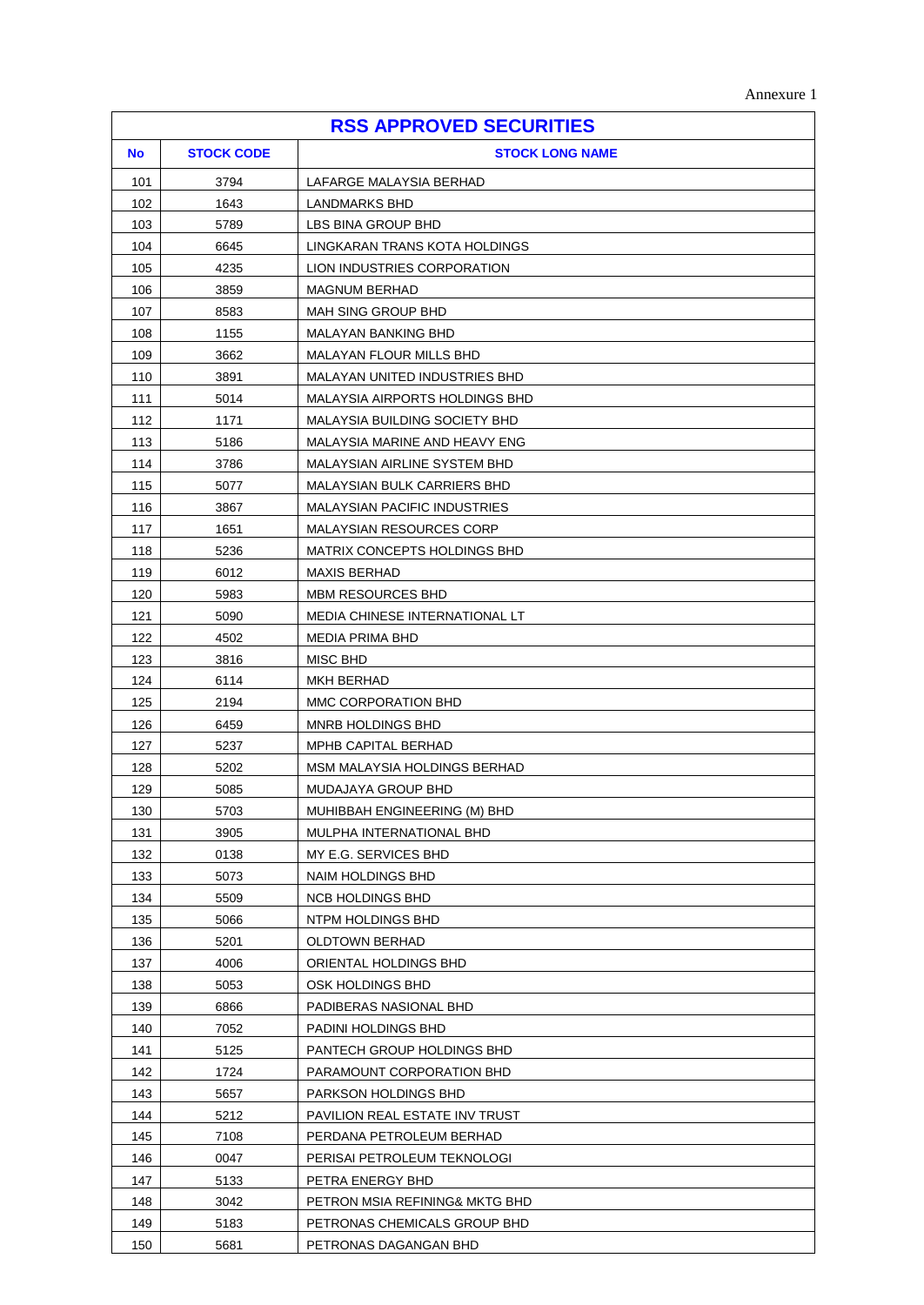| Annexure |  |
|----------|--|
|----------|--|

| <b>RSS APPROVED SECURITIES</b> |                   |                                           |
|--------------------------------|-------------------|-------------------------------------------|
| <b>No</b>                      | <b>STOCK CODE</b> | <b>STOCK LONG NAME</b>                    |
| 151                            | 6033              | PETRONAS GAS BHD                          |
| 152                            | 7081              | PHARMANIAGA BHD                           |
| 153                            | 1945              | PJ DEVELOPMENT HOLDINGS BHD               |
| 154                            | 5075              | PLENITUDE BHD                             |
| 155                            | 4634              | POS MALAYSIA BHD                          |
| 156                            | 7237              | POWER ROOT BERHAD                         |
| 157                            | 4065              | PPB GROUP BHD                             |
| 158                            | 8869              | PRESS METAL BHD                           |
| 159                            | 5204              | PRESTARIANG BERHAD                        |
| 160                            | 1295              | PUBLIC BANK BHD (INCLUDING PUBLIC BANK-F) |
| 161                            | 6807              | PUNCAK NIAGA HOLDINGS BHD                 |
| 162                            | 7084              | QL RESOURCES BHD                          |
| 163                            | 1066              | RHB CAPITAL BHD                           |
| 164                            | 5113              | RIMBUNAN SAWIT BHD                        |
| 165                            | 5218              | SAPURAKENCANA PETROLEUM BHD               |
| 166                            | 5126              | SARAWAK OIL PALMS BHD                     |
| 167                            | 4731              | <b>SCIENTEX BERHAD</b>                    |
| 168                            | 7045              | <b>SCOMI ENERGY SERVICES BHD</b>          |
| 169                            | 7158              | <b>SCOMI GROUP BHD</b>                    |
| 170                            | 9792              | <b>SEG INTERNATIONAL BHD</b>              |
| 171                            | 1783              | SELANGOR PROPERTIES BHD                   |
| 172                            | 5517              | SHANGRI-LA HOTELS (M) BHD                 |
| 173                            | 5173              | SHIN YANG SHIPPING CORP BHD               |
| 174                            | 6017              | SHL CONSOLIDATED BHD                      |
| 175                            | 4197              | SIME DARBY BHD                            |
| 176                            | 5665              | SOUTHERN STEEL BHD                        |
| 177                            | 8664              | SP SETIA BHD                              |
| 178                            | 6084              | STAR PUBLICATIONS (M) BHD                 |
| 179                            | 1201              | SUMATEC RESOURCES BHD                     |
| 180                            | 5211              | SUNWAY BERHAD                             |
| 181                            | 5176              | SUNWAY REAL ESTATE INVT TRUST             |
| 182                            | 7106              | SUPERMAX CORPORATION BHD                  |
| 183                            | 6521              | SURIA CAPITAL HOLDINGS BHD                |
| 184                            | 6139              | SYARIKAT TAKAFUL MALAYSIA BHD             |
| 185                            | 5012              | TA ANN HOLDINGS BHD                       |
| 186                            | 4898              | TA ENTERPRISE BHD                         |
| 187                            | 5158              | TA GLOBAL BHD                             |
| 188                            | 5191              | TAMBUN INDAH LAND BERHAD                  |
| 189                            | 4405              | TAN CHONG MOTOR HOLDINGS BHD              |
| 190                            | 2054              | TDM BHD                                   |
| 191                            | 1589              | TEBRAU TEGUH BHD                          |
| 192                            | 4863              | TELEKOM MALAYSIA BHD                      |
| 193                            | 5347              | TENAGA NASIONAL BHD                       |
| 194                            | 7206              | TH HEAVY ENGINEERING BERHAD               |
| 195                            | 5112              | TH PLANTATIONS BHD                        |
| 196                            | 5031              | TIME DOTCOM BHD                           |
| 197                            | 7113              | TOP GLOVE CORPORATION BHD                 |
| 198                            | 5401              | <b>TROPICANA CORPORATION BERHAD</b>       |
| 199                            | 9059              | TSH RESOURCES BHD                         |
| 200                            | 5230              | TUNE INS HOLDINGS BERHAD                  |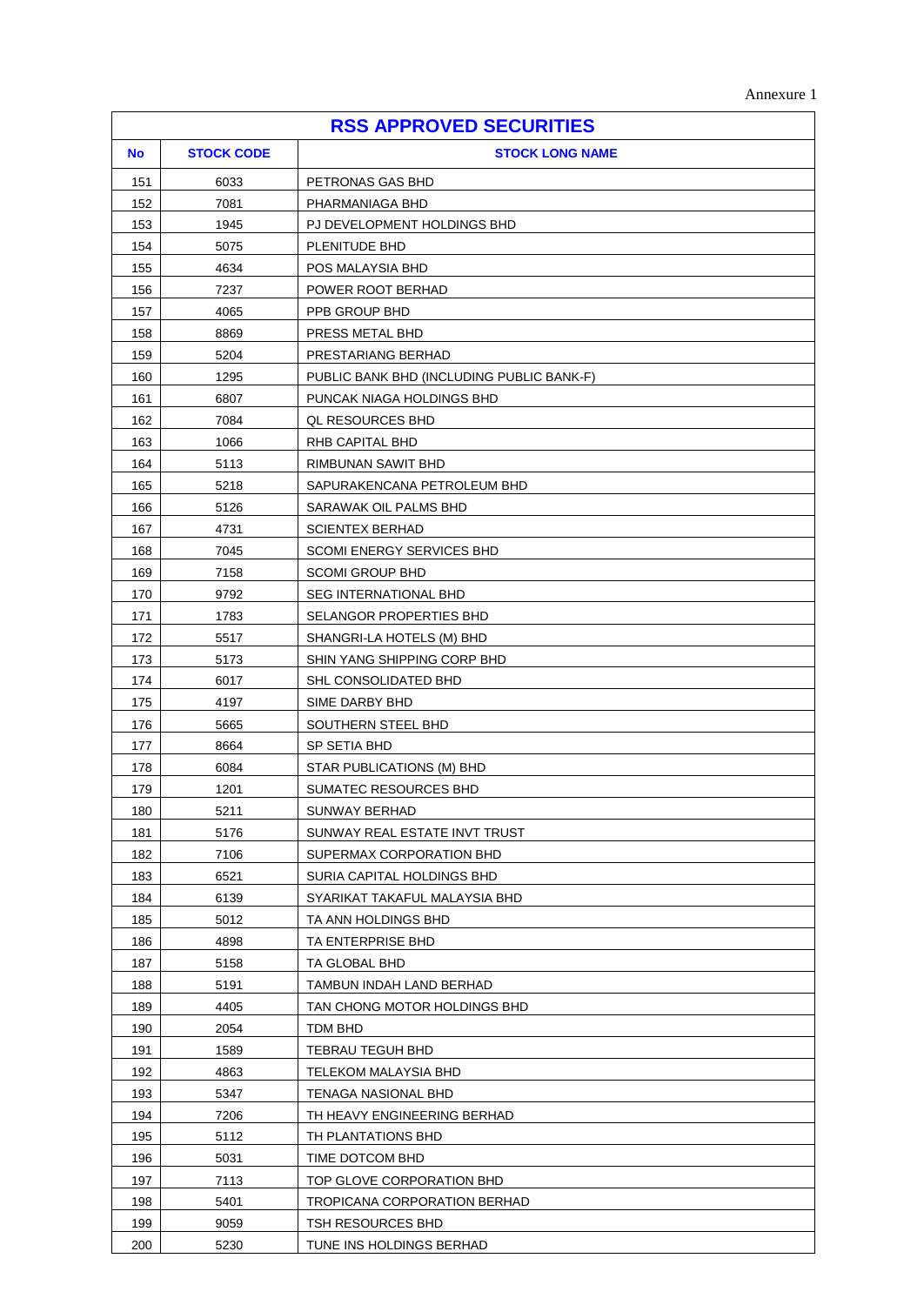Annexure 1

| <b>RSS APPROVED SECURITIES</b> |                   |                               |
|--------------------------------|-------------------|-------------------------------|
| <b>No</b>                      | <b>STOCK CODE</b> | <b>STOCK LONG NAME</b>        |
| 201                            | 7100              | UCHI TECHNOLOGIES BHD         |
| 202                            | 5148              | <b>UEM SUNRISE BERHAD</b>     |
| 203                            | 4588              | UMW HOLDINGS BHD              |
| 204                            | 5005              | UNISEM (M) BHD                |
| 205                            | 5200              | <b>UOA DEVELOPMENT BERHAD</b> |
| 206                            | 5110              | <b>UOA REITS</b>              |
| 207                            | 5142              | WAH SEONG CORPORATION BHD     |
| 208                            | 9679              | <b>WCT HOLDINGS BERHAD</b>    |
| 209                            | 2976              | WING TAI MALAYSIA BERHAD      |
| 210                            | 4243              | <b>WTK HOLDINGS BHD</b>       |
| 211                            | 7293              | YINSON HOLDINGS BHD           |
| 212                            | 3158              | YNH PROPERTY BHD              |
| 213                            | 4677              | <b>YTL CORPORATION BHD</b>    |
| 214                            | 0009              | YTL E-SOLUTIONS BHD           |
| 215                            | 5109              | <b>YTL HOSPITALITY REIT</b>   |
| 216                            | 2577              | YTL LAND & DEVELOPMENT BHD    |
| 217                            | 6742              | YTL POWER INTERNATIONAL BHD   |
| 218                            | 5131              | ZHULIAN CORPORATION BHD       |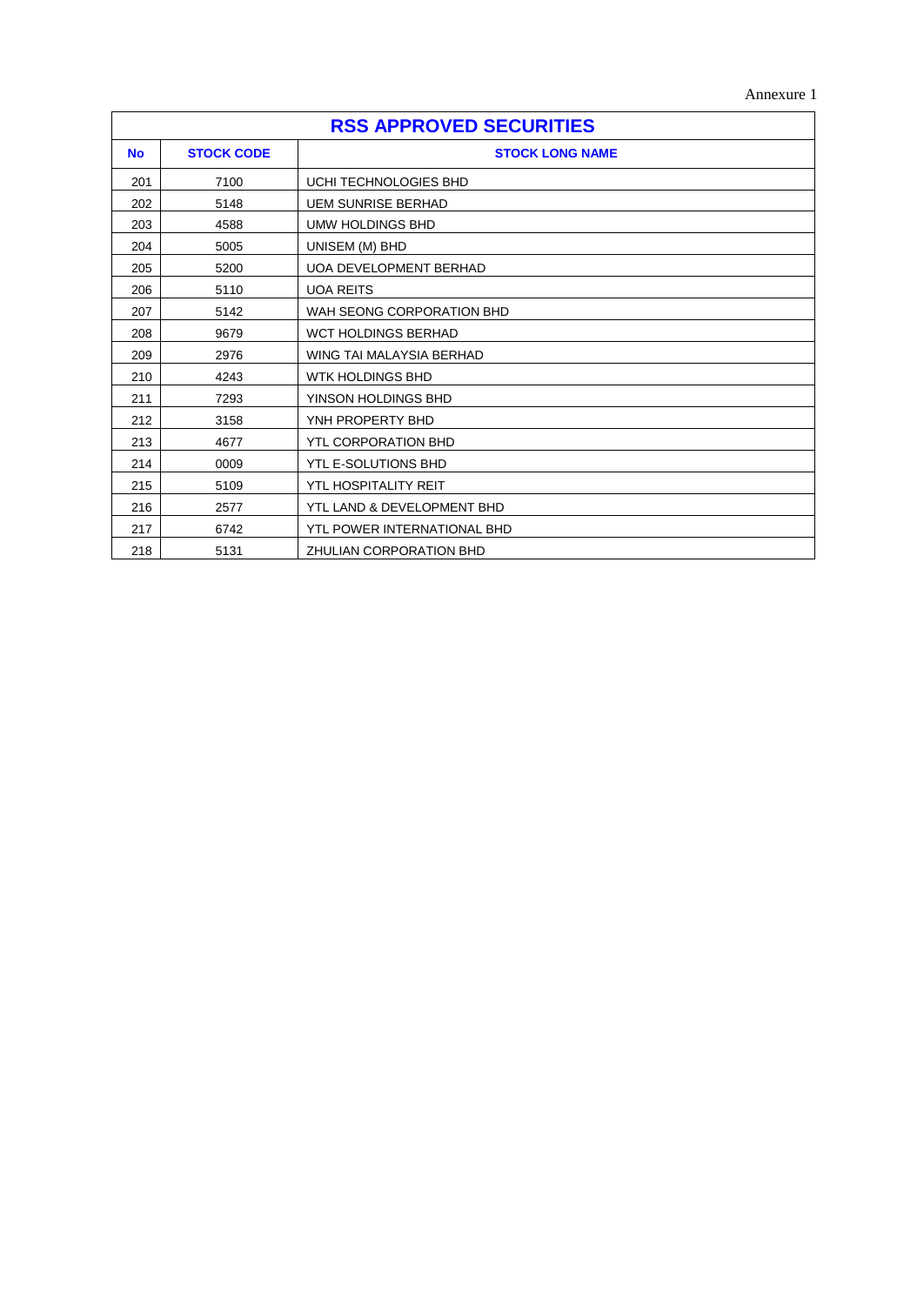| <b>RSS WITHDRAWAL LIST</b> |                                             |                                   |  |  |  |
|----------------------------|---------------------------------------------|-----------------------------------|--|--|--|
| <b>No</b>                  | <b>STOCK CODE</b><br><b>STOCK LONG NAME</b> |                                   |  |  |  |
|                            | 6351                                        | AMWAY (M) HOLDINGS BHD            |  |  |  |
| 2                          | 1899                                        | <b>BATU KAWAN BHD</b>             |  |  |  |
| 3                          | 5032                                        | <b>BINTULU PORT HOLDINGS BHD</b>  |  |  |  |
| 4                          | 2879                                        | CHEMICAL COMPANY OF MALAYSIA      |  |  |  |
| 5                          | 5094                                        | CSC STEEL HOLDINGS BERHAD         |  |  |  |
| 6                          | 5274                                        | HONG LEONG CAPITAL BERHAD         |  |  |  |
| 7                          | 5097                                        | <b>KSK GROUP BERHAD</b>           |  |  |  |
| 8                          | 8621                                        | LPI CAPITAL BHD                   |  |  |  |
| 9                          | 4804                                        | <b>TRADEWINDS CORPORATION BHD</b> |  |  |  |
| 10                         | 5019                                        | UNICO-DESA PLANTATIONS BHD        |  |  |  |
| 11                         | 2089                                        | UNITED PLANTATIONS BHD            |  |  |  |

| <b>RSS NEW INCLUSIONS</b> |                   |                                     |
|---------------------------|-------------------|-------------------------------------|
| <b>No</b>                 | <b>STOCK CODE</b> | <b>STOCK LONG NAME</b>              |
| $\mathbf{1}$              | 5139              | AEON CREDIT SERVICE (M) BHD         |
| $\boldsymbol{2}$          | 5116              | AL-AQAR HEALTHCARE REIT             |
| 3                         | 5127              | AMANAHRAYA REITS                    |
| $\overline{\mathbf{4}}$   | 5120              | <b>AMFIRST REITS</b>                |
| 5                         | 5106              | <b>AXIS REITS</b>                   |
| 6                         | 4219              | BERJAYA LAND BHD                    |
| $\overline{7}$            | 0168              | <b>BOILERMECH HOLDINGS BHD</b>      |
| 8                         | 9288              | <b>BONIA CORPORATION BHD</b>        |
| 9                         | 5180              | CAPITAMALLS MALAYSIA TRUST          |
| 10                        | 5071              | COASTAL CONTRACTS BHD               |
| 11                        | 5216              | DATASONIC GROUP BERHAD              |
| 12                        | 5132              | DELEUM BHD                          |
| 13                        | 6947              | DIGI.COM BHD                        |
| 14                        | 8206              | ECO WORLD DEVELOPMENT GROUP BERHAD  |
| 15                        | 7229              | <b>FAVELLE FAVCO BHD</b>            |
| 16                        | 0078              | <b>GD EXPRESS CARRIER BHD</b>       |
| 17                        | 5102              | <b>GUAN CHONG BHD</b>               |
| 18                        | 5121              | <b>HEKTAR REITS</b>                 |
| 19                        | 6238              | <b>HOCK SENG LEE BHD</b>            |
| 20                        | 3301              | <b>HONG LEONG INDUSTRIES BHD</b>    |
| 21                        | 5018              | HUNZA PROPERTIES BHD                |
| 22                        | 5227              | IGB REAL ESTATE INV TRUST           |
| 23                        | 0166              | <b>INARI AMERTRON BERHAD</b>        |
| 24                        | 3379              | INSAS BHD                           |
| 25                        | 9555              | <b>INTEGRAX BHD</b>                 |
| 26                        | 0058              | JOBSTREET CORPORATION BHD           |
| 27                        | 9466              | <b>KKB ENGINEERING BHD</b>          |
| 28                        | 5789              | LBS BINA GROUP BHD                  |
| 29                        | 3867              | <b>MALAYSIAN PACIFIC INDUSTRIES</b> |
| 30                        | 5236              | MATRIX CONCEPTS HOLDINGS BHD        |
| 31                        | 5090              | MEDIA CHINESE INTERNATIONAL LT      |
| 32                        | 5237              | MPHB CAPITAL BERHAD                 |
| 33                        | 5085              | MUDAJAYA GROUP BHD                  |
| 34                        | 0138              | MY E.G. SERVICES BHD                |
| 35                        | 5066              | NTPM HOLDINGS BHD                   |
| 36                        | 7052              | PADINI HOLDINGS BHD                 |
| 37                        | 5125              | PANTECH GROUP HOLDINGS BHD          |
| 38                        | 5212              | PAVILION REAL ESTATE INV TRUST      |